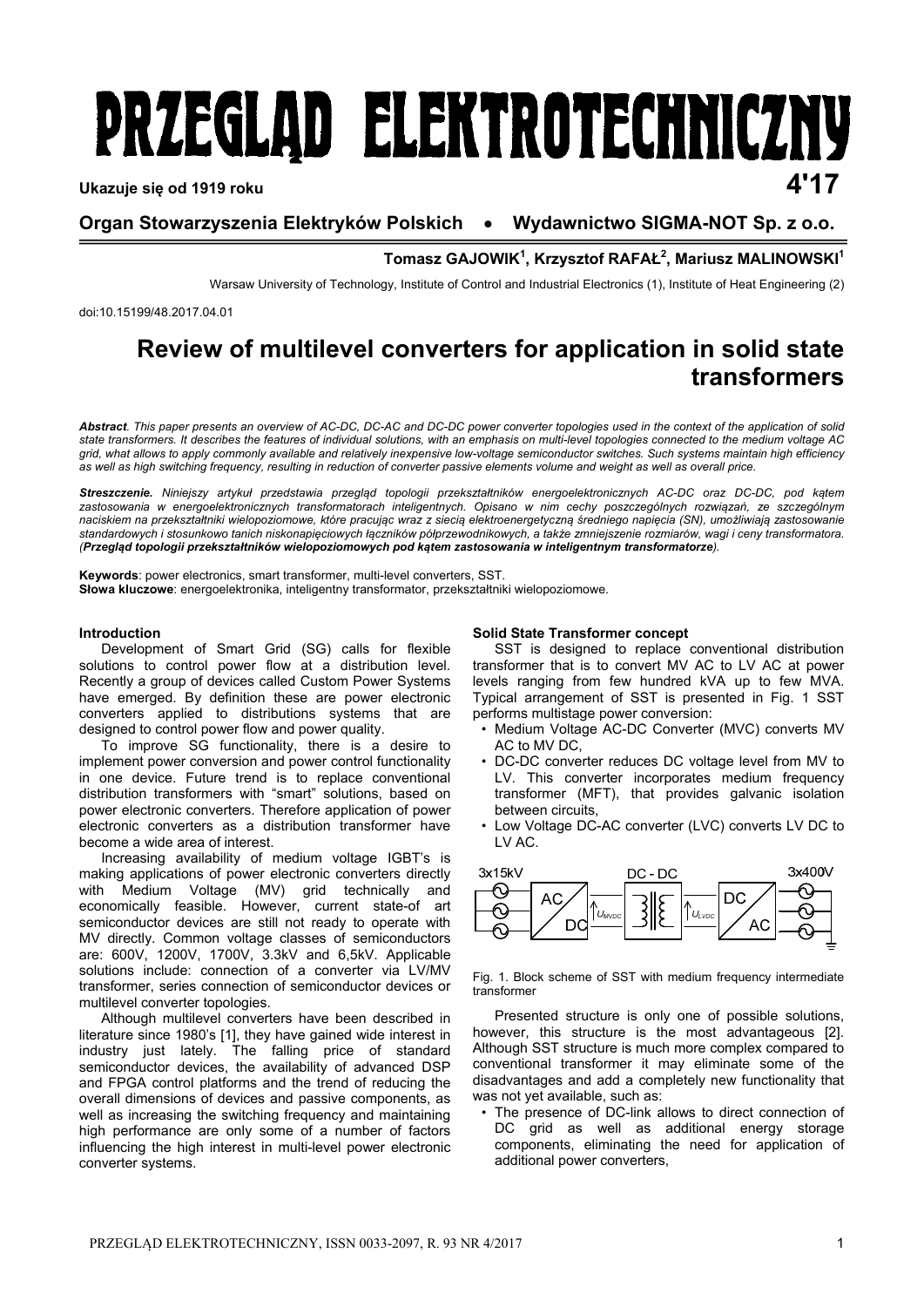- Proper operation with voltage unbalance, voltage dips and other voltage disturbances that will not transferred from one side of the transformer to the other,
- SST is able to fully control the amount and direction of the power flow and can compensate reactive power independently on both sides,
- SST can dynamically control voltage at LV side and compensate for disturbances caused by disturbing non-linear loads,
- SST can communicate each other and with other elements of the power grid, forming so called Smart Grid (SG). SSTs exchanging data each other, may also control the flow of energy and its parameters to reconfigure the power grid in case of failure and adapt it to work in new conditions, limiting the negative effects for end users.

Industrial implementation of SST requires use of standard components, as well as flexibility in design. Such objectives can be met with use of Power Electronic Building Blocks (PEBB) approach. For MV and HV applications a specific class of converters have been proposed – Modular Multilevel Converters (MMC) [3-6]. Siemens already offers a MMC system for STATCOM (SVC Plus) applications that operates at MV ranges [7]. However in previously proposed approaches only single-phase half-bridge or full-bridge converters are considered as modules.

In author's opinion recent development in power electronics, mainly introduction of multilevel IGBT modules indicate, that also multilevel topologies should be considered as PEBBs [8]. Therefore, in the next chapters a brief survey of possible topologies suitable to build modular SST is presented. If such blocks are properly chosen and their design is optimized, SSTs for various power and voltage levels can be easily constructed.

#### **Medium Voltage Converter**

AC-DC converter operating at MV level is particularly suitable to be designed as a MMC. Block scheme of such solution is shown in Fig. 2. Each phase consists of *n* seriesconnected modules (cascaded topology). Each unit in cascade modulates the voltage, and the sum of AC voltages of all modules in one leg is the output voltage. At the same time DC voltage of each module is *n* times smaller compared to solution with single converter.



Fig. 2. Block scheme of three-phase Modular Multilevel Converter [9], [10]

Modularity of cascaded topology allows for easy expansion of converter unit for desired voltage level by increasing number of modules and therefore number of output voltage levels. Multilevel cascade converter designed with adequate voltage reserve, in case of damage of one of transistors in any module, should be able to work properly, but with less voltage levels. In such a situation the

damaged module exhibits a voltage equal to 0 V, the other modules must work with a higher output voltage. Summed increased voltage should be equal to the phase voltage before the failure.

 The modules forming the highest voltage levels are loaded with less power than modules forming levels at zero pass of phase voltage. This results in unequal heating of the semiconductor switches and in the long term can lead to damage of semiconductors structure. Implementing the control method which will properly manage a switching of transistors, will not only eliminate the problem of uneven heating and uneven distribution of power, but also increase the power of the entire system.

 Cascade topology achieves high switching frequency while maintaining a relatively low switching losses. Because most of the time transistors in module do not participate in voltage modulation, but are on or off, when does not occur switching losses on them.

 In MMC topology modules may composed from any j-level inverters. In general, the number of voltage levels in one phase for multilevel converters can be described by the equation [11]:

(1) 
$$
m=1+\sum_{j=1}^n (m_j-1)
$$

where:  $m -$  number of levels in leg,  $n -$  number of modules in leg,  $j$  – number of levels in n-level module.

 A larger number of voltage levels, relative to the twolevel topology, with the same values of filter elements, can achieve smaller voltage and current THD [12].

In recent solutions half-bridge and full bridge modules were proposed. Two-level half-bridge module, built with two transistors (Fig. 3a) can have two output voltage levels:  $+V_{dc}/2$  and  $-V_{dc}/2$ , while the full-bridge topology (Fig. 3b) built with transistors is a three-level system with the possible output voltages:  $+V_{dc}$ , 0 and  $-V_{dc}$ .

In these modules transistor legs can be potentially replaced with three-level Neutral Point Clamped (NPC) or Flying Capacitor (FCC) topologies. These solutions provide similar functionality and complexity and both can be successfully applied for this application. In this paper NPC solution will be shown as an example.



Fig. 3. Module topologies: a) half-bridge – 2-level, b) full-bridge – 3-level, c) NPC half-bridge – 3-level, d) NPC full bridge – 5-level

It worth point out, that using generalized NPC and FCC topologies it is possible to build converter legs with 2m+1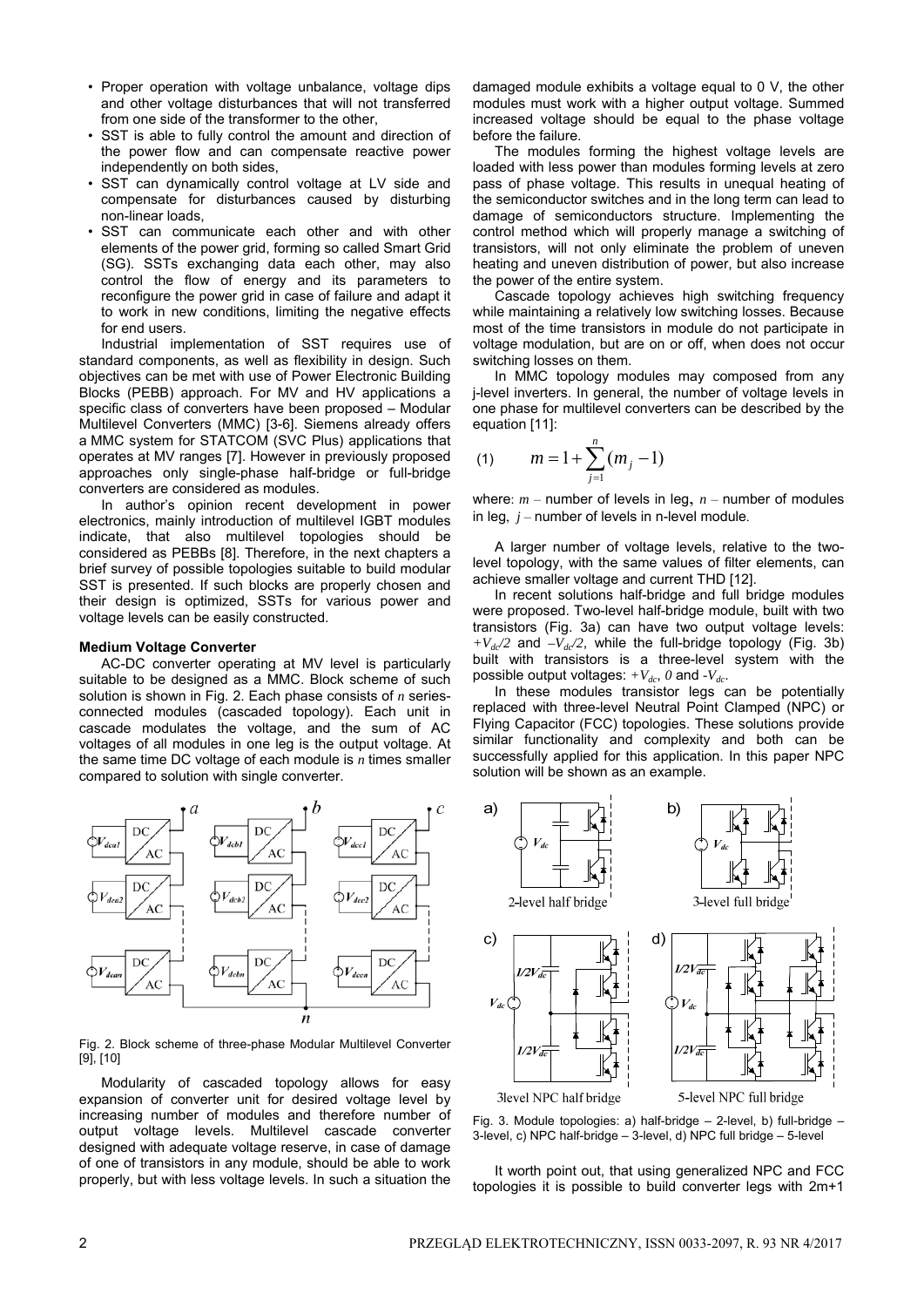output voltage levels and output voltage increased respectively. These converters could theoretically provide MV operation without connecting modules in series. However, with more, than 5 levels topologies as well as modulation and control issues become too complex to be applied practically. For this reason only three-level converters operating as modules are considered.

 Half-bridge three-level NPC converter (Fig. 3c) maintaining the same DC-link voltage as 2-level half-bridge can be built with transistors having twice lower voltage class. It is able to generate three voltage levels: *+Vdc/2*, *0*  and *-Vdc/2*. By adding a second transistor leg to the threelevel NPC half-bridge, there is obtained five-level full-bridge NPC (Fig. 3d), with of output voltage levels: *+Vdc*, *+1/2Vdc*, *0*, *1/2Vdc* and *-Vdc*.

 There is also possibility of using transistors of the same voltage class in all topologies. Then, the DC-link voltage in NPC topology would be twice higher than in topologies shown in Fig. 3a and 3b.

 From the above it is clear that full-bridge inverter can provide twice the output voltage compared to half-bridge, irrespective of number of levels in converter leg. Obtaining the same AC voltage will require twice more half-bridges than full-bridges. The number of semiconductor devices will be equal in both cases, but half-bridges requires twice as much DC capacitors, as well as other auxiliary equipment such as measurement, control, chassis, connectors etc. This increases modularity, but significantly raises the cost of the system. This fact supports the use of full-bridge topology in intelligent transformer.

 An example of waveform of the 15-level converter is shown in Fig. 4. It can be obtained by using [13]:

- 14 half-bridges,
- 7 full-bridges,
- 7 NPC half-bridges,
- 4 NPC full-bridges (can produce 17-levels).



Fig. 4. Waveforms of cascaded 15-level converter

#### **DC-DC Converter**

 The task of the DC-DC converter module is to provide galvanic isolation between MVC and LVC and match DC voltage levels to the values required by respective modules [14]. Considering increasing amount of distributed generation units, DC-DC converter should be capable of bidirectional energy transfer, while maintaining as high efficiency as possible. Utilization of medium frequency transformer has a fundamental advantage of reduction in core size and thus reduction in overall system volume [2]. Increase frequency in transformer is essential, therefore use of lower voltage class transistors with smaller turnon/turn-off times is recommended. Again, multilevel topologies are desired, as they enable increase in DC operating voltage, while using same semiconductor switches. Lower voltage class of semiconductors reduces switching losses, thus they can work with higher frequency, reducing volume and mass of transformer.

 There are two groups of topologies that can fulfil these requirements, namely: Dual Active Bridge (DAB) and Series Resonant Converter (SRC). Both of these groups can be used in different configurations regarding number of phases

and voltage levels. The most promising topologies are described below.

 DAB, presented in Fig. 5a contains of two full-bridges connected by medium frequency transformer. There are three modulation techniques possible for DAB [15]:

- Phase Shift (PS) modulation,
- Duty Cycle (DC) modulation,
- Phase Shift + Duty Cycle (PS+DC) modulation.

 PS modulation is based on variable phase shift between primary voltage and secondary voltage of transformer. Phase shift should be in a range of <-90° to 90°>. Beyond this range transformer reactive current will rise, while amount of transferred energy will fall. In PS modulation switches can operate with Zero Voltage Switching (ZVS) or Zero Current Switching (ZCS), but only in certain phase shift ranges.

 DC and PS+DC modulation techniques enable further reduction in switching losses. To achieve this either zero voltage states need to be used. Therefore, a full-bridge can be substituted by NPC half-bridge, as shown in Fig. 5b.



Fig. 5. Dual Active Bridge with multilevel converter on MV side

 Both topologies shown in Fig. 5 can work with the same DC-link voltage, but there is significant difference between them. NPC half bridge (Fig. 5b) operating at the same voltage can be built with lower voltage class transistors, which enables increase in switching frequency. Moreover, half-bridge topology produces half the output voltage compared to full-bridge, so that transformer turn ratio can be reduced by a factor of two.

 On the market there are many of semiconductor modules available, containing in one package all 4 IGBT switches and 2 diodes connected in NPC topology. Highdensity packing of switches minimalize volume of converter, reduces parasitic inductances and capacitances further more reduces EMI.

 Second promising topology - SRC is presented in Fig. 6. Capacitor C and transformer leakage inductance L are forming LC series resonant circuit. SRC operates with switching frequency near resonant frequency, therefore voltage and current of transformer are nearly sinusoidal [16]. This also reduces EMI.

 Operation at resonant frequency results in ZCS, which is great advantage of this converter allowing it to operate at high frequency with low losses. In contrast to DAB, SRC presents no advantages of multilevel voltage operation – it would be necessary to switch transistors with non-zero current, which cancels out main advantage of this topology.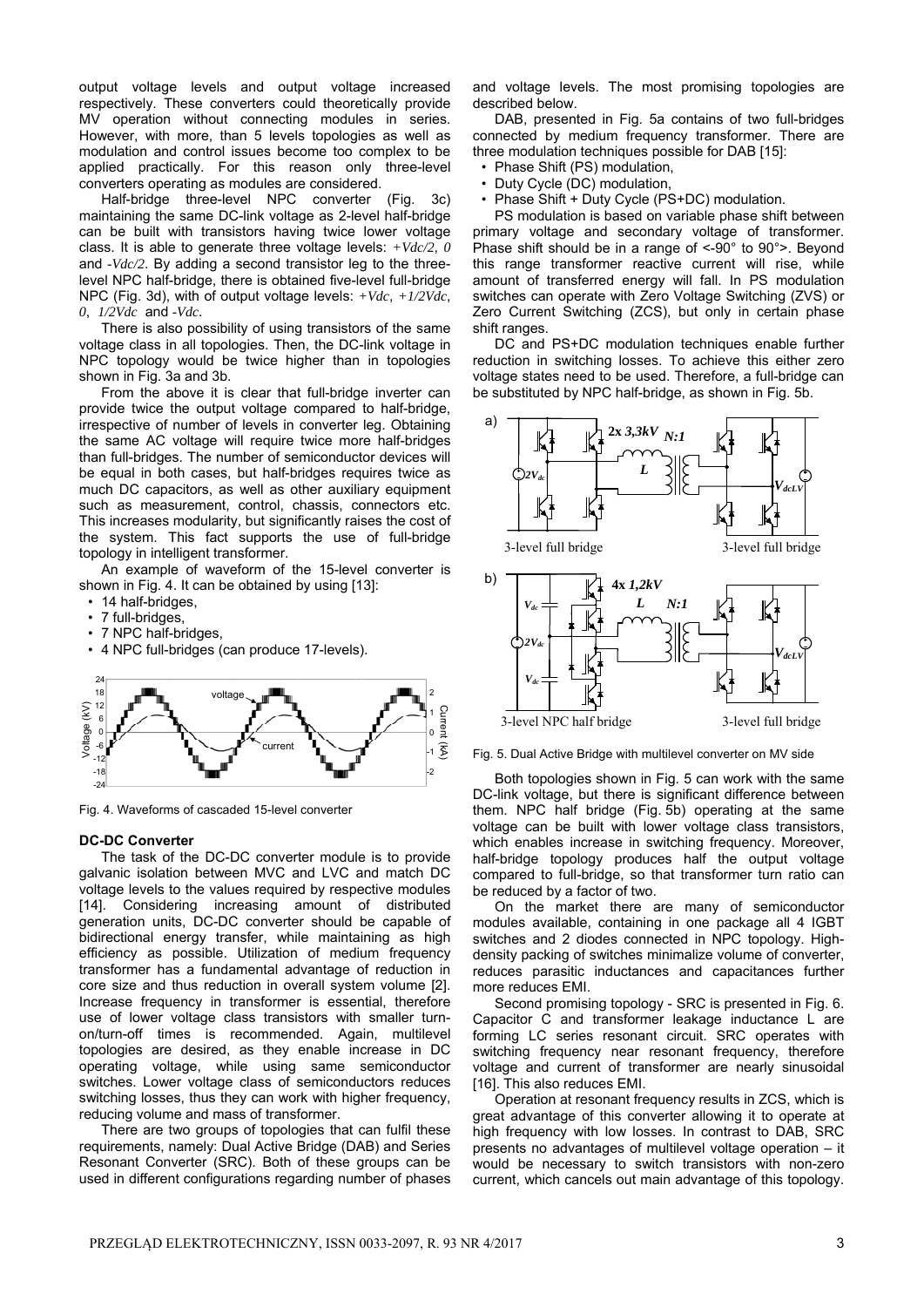Increase of DC voltage would require either use of seriesconnected semiconductor devices. Also series resonant capacitor is high-voltage and high-current rated, thus it is relatively large and expensive. These drawbacks are significant in high power applications, therefore DAB topology is preferred.



Fig. 6. Series resonant converter with multilevel module on MV side

 Both DAB and SRC can be realized as a three-phase converters. DAB3 topology, presented in Fig. 7 consist of a two three-phase bridges connected with HF transformer [17-19].



Fig. 7. Three-phase Dual Active Bridge

 Presented circuit is able to connect a DC voltage source with different values through appropriate transformer ratio and the use of multilevel inverter on the side of medium voltage and a three-level full-bridge on low-voltage side. There is the ability to use simpler solution also on the medium voltage side, we can use 3 level full-bridge with 6,5kV transistors, but then will be reduced switching frequency and efficiency would be also decreased. Such a solution would imply increasing the values of elements in the filters and increase the size of the transformer core.

 Use of three-level NPC (3L-NPC) converter in MV side shown in Fig. 5b allows to use transistors of not only the same voltage class, but also of the same current class as on LV side. This ensures that all semiconductors will be used in an optimal way, working at high frequency.

 Use of half-bridge topology, instead of the full-bridge, reduces by half voltage on terminals applied to transformer on the MV side, which reduce the volume of the transformer core. Such a solution significantly reduces the cost of the entire device, despite the additional capacitor branches in half bridges.

 The main advantage of the 3L-NPC (Fig. 5b) is that all of the switching devices in a leg withstand only half of the dc bus voltage during commutation between states, which also yields lower in comparison to the two-level inverter.

 To obtain high DC-link voltage for full-bridges of MVC, 3L-NPC have to be connected in series. Using topology presented in Fig. 5b, we need as much transistors on MV side of DAB as on LV-side. To minimize number of transistors on LV-side, there is presented in Fig. 8 new topology of three-phase dual active bridge (DAB3). Instead of 12 transistors on LV-side in previous solution, there is only 6 required.

 Topology presented in Fig. 8 is a combination of DAB3 (Fig. 7) and 3L-NPC DAB (Fig. 5b). Three-phase full bridge on the left side of transformer, can be replaced with three modules of 3L-NPC. Connection of 3L-NPC modules in series allows to obtain a high DC-link voltage for MV modules of NPC full-bridges. Topology presented in Fig. 8 provides the lowest number of switches achieving very high DC-gain.



3-level NPC half bridge



#### **Low Voltage Converter**

 On the low voltage side the simplest solution is to use two-level inverter. This solution is not free of drawbacks. Three-level NPC topology shown in Fig. 9 allows the use of transistors of the voltage class of 600V, which allows switching at a high frequency, while maintaining high efficiency.



Fig. 9. Three-level four-leg topology proposed for LVC